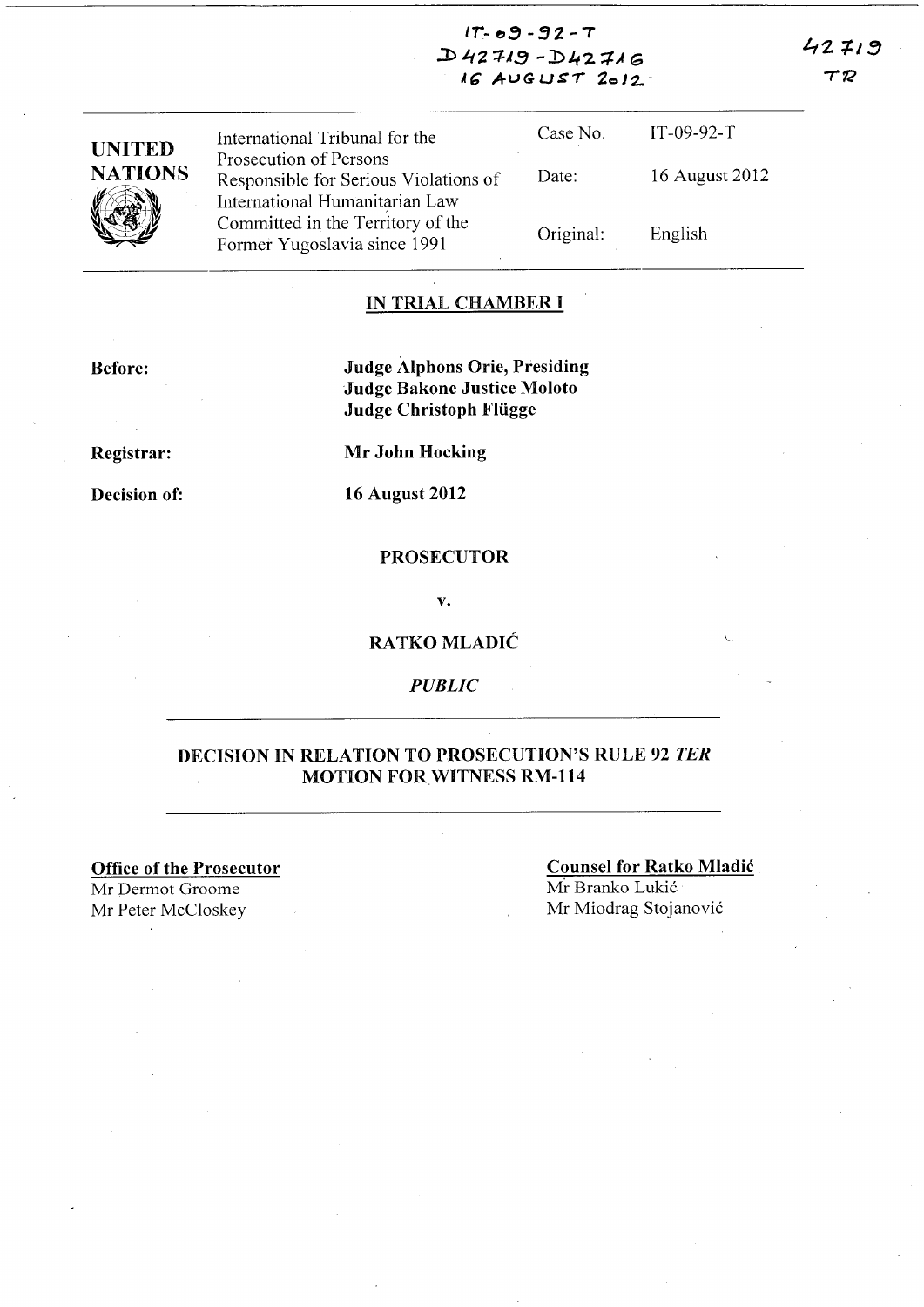# **I.** PROCEDURAL HISTORY

l. On 23 July 2012, the Prosecution filed a motion pursuant to Rule 92 *fer* of the Tribunal's Rules of Procedure and Evidence ("Rules") with regard to Witness RM-114 ("Motion").<sup>1</sup> The Defence responded on 6 August 2012 ("Response").<sup>2</sup> On 13 August 2012, the Prosecution requested leave to reply to the Response ("Leave to Reply"), attaching its reply. $3$ 

## **11.** SUBMISSIONS OF THE PARTIES

2. The Prosecution seeks leave to tender parts of the witness's sworn Rule 92 *bis* package from the *Slobodan Milosevic* case as one statement pursuant to Rule 92 *fer* of the Rules. 4 The package consists of a statement, an addendum to the statement, a witness's declaration, a Presiding Officer's verification, and five annexes.<sup>5</sup> In the alternative, the Prosecution requests that the five annexes be admitted as associated exhibits.<sup>6</sup> Further, the Prosecution acknowledges overlaps between some parts of the proffered evidence and some of the adjudicated facts this Chamber has taken judicial notice of, but prefers not to redact the proffered evidence so as to "provide a coherent narrative [of the witness's evidence]" to the Chamber.<sup>7</sup>

3. The Defence raises four objections to the Motion. It objects to the admission of the Rule 92 *bis* package as one statement, arguing that it includes documents other than the witness's statement, which should be tendered separately ("First Objection").<sup>8</sup> The Defence also contests the indispensable and inseparable character of the associated documents and objects because some of the annexes do not include a *B/C/S* translation ("Second Objection").<sup>9</sup> Furthermore, the Defence requests that some parts of the witness's statement and of the annexes be redacted because they go beyond the geographic and temporal scope of the Indictment ("Third Objection").<sup>10</sup> The Defence also seeks redactions of the statement in relation to passages constituting expert evidence ("Fourth Objection").<sup>11</sup> Lastly, the Defence requests that in case the Motion is granted, it receive additional time to cross-examine the witness.<sup>12</sup>

 $\mathbf{1}$ Prosecution 92 ter Motion: RM114 (Colm Doyle), 23 July 2012.

 $\sqrt{2}$ Defence Response to Prosecution 92 fer Motion: RM114 (Colm Doyle), 6 August 2012.

Prosecution Request for Leave to Reply to Defence Response to Prosecution 92 ter Motion: RM114 (Colm Doyle),  $\overline{\mathbf{3}}$ 13 August 2012.

 $\frac{4}{5}$  Motion, paras 1, 10-13, 15, Annex A.

Motion, paras 1, 13, Annex A.

 $\frac{6}{7}$  Motion, para. 12.

Motion, para. 14.  $\overline{8}$ 

Response, paras 5, 8.  $\overline{Q}$ 

Response, paras 6, 10-12.

<sup>&</sup>lt;sup>10</sup> Response, paras 13-14.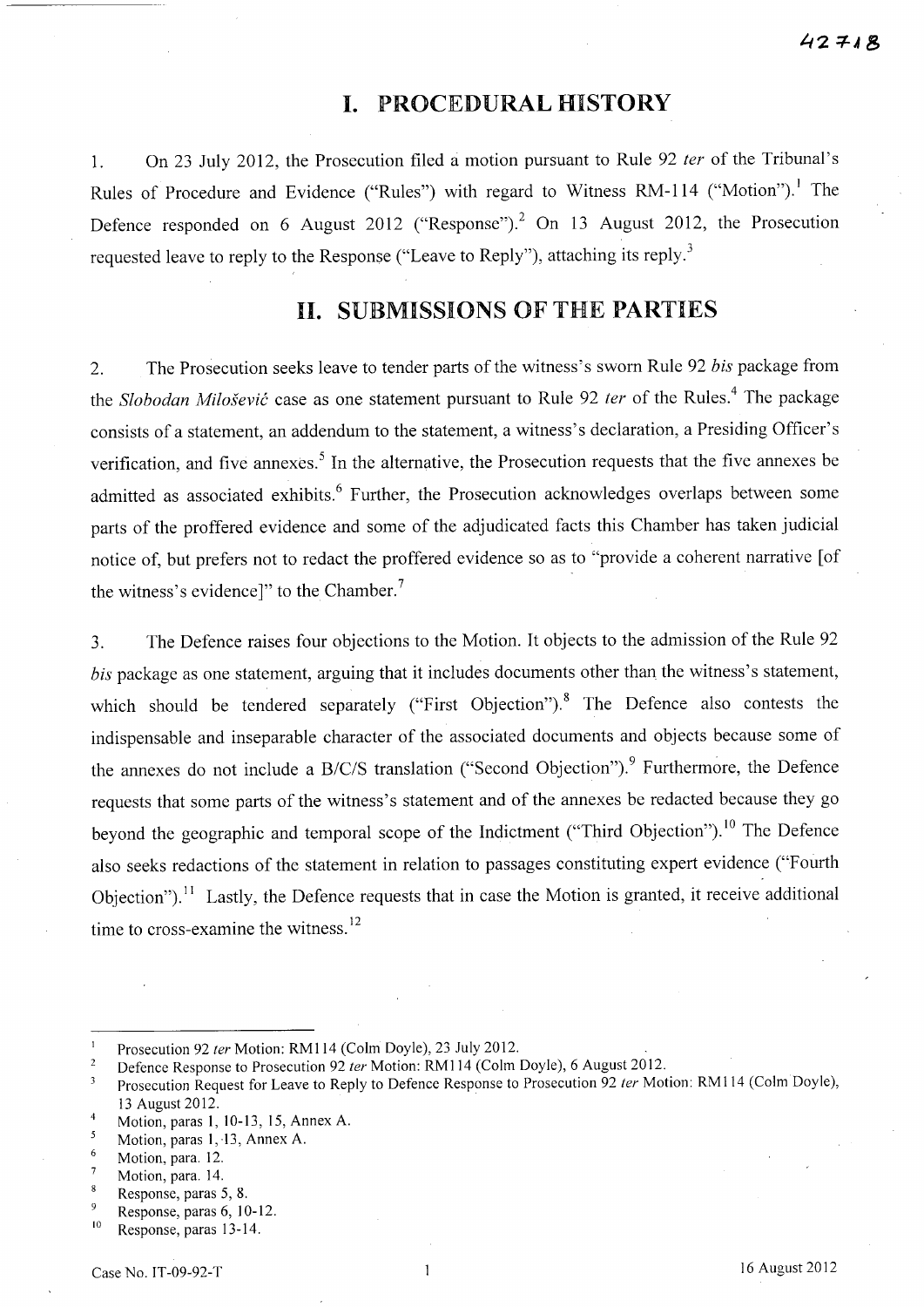# **Ill. APPLICABLE LAW**

4. The Chamber recalls and refers to the applicable law governing the admission of documents pursuant to Rule 92 *ter* as set out in a previous decision.<sup>13</sup>

# **IV. DISCUSSION**

5. As indicated previously, the Chamber will only decide on the admission of evidence tendered pursuant to Rule 92 *ter*, once all requirements have been met.<sup>14</sup> At this time, the Chamber will address some of the objections raised by the Defence. In relation to the Leave to Reply, the Chamber is satisfied that the Prosecution's reply would assist in disposing of the Motion.

6. With respect to the First Objection, the Chamber considers that Rule 92 *ter* of the Rules governs the admission of witness evidence in the form of written statements or transcripts of evidence. The tendered Rule 92 *bis* "package" is not limited to a written statement but also contains a number of othe r clearly distinguishable documents. The Chamber therefore grants the First Objection and will not consider the Rule 92 *bis* "package" as one statement.<sup>15</sup> The Chamber will thus decide on the admission of the witness's statement, the addendum thereto, and the five associated documents, once all requirements of Rule 92 *ter* of the Rules have been met.<sup>16</sup> Accordingly, there is no need to further address the Defence's Second Objection at this stage.

7. With respect to the Third Objection, the Chamber refers to its previous statement on evidence relating to matters outside the temporal and geographic scope of the Indictment. At the Pre-Trial Conference, the Chamber indicated that "references [in the Prosecution's Pre-Trial Brief] to matters that are outside the temporal, geographic, and/or subject-matter scope of the indictment are not per se irrelevant to the indictment. For example, background information may be important to understand or to contextualise later events".<sup>17</sup> The passages pointed out by the Defence provide such background information. The Chamber considers that the Third Objection is without merit.

 $\frac{11}{12}$  Response, paras 15-16.

<sup>&</sup>lt;sup>12</sup> Response, para. 4, Conclusion.<br><sup>13</sup> Decision With Regard to Pros

<sup>13</sup> Decision With Regard to Prosecution Motion for Admission into Evidence of Witness Harland's Statement and Associated Documents, 3 July 2012 ("Harland Decision"), para. 4.

<sup>14</sup> Harland Decision, para. 5.

<sup>&</sup>lt;sup>15</sup> As a result, the Defence submissions and requests in relation to a disclosure breach under Rule 66 (A) (ii) of the Rules in relation to *8/C/S* versions of some of the annexes require no further discussion.

<sup>&</sup>lt;sup>16</sup> It is unclear what purpose the witness's declaration and the Presiding Officer's verification serve in the context of this witness being presented as a Rule 92  $ter$  witness in this case.

 $17$  T. 327.